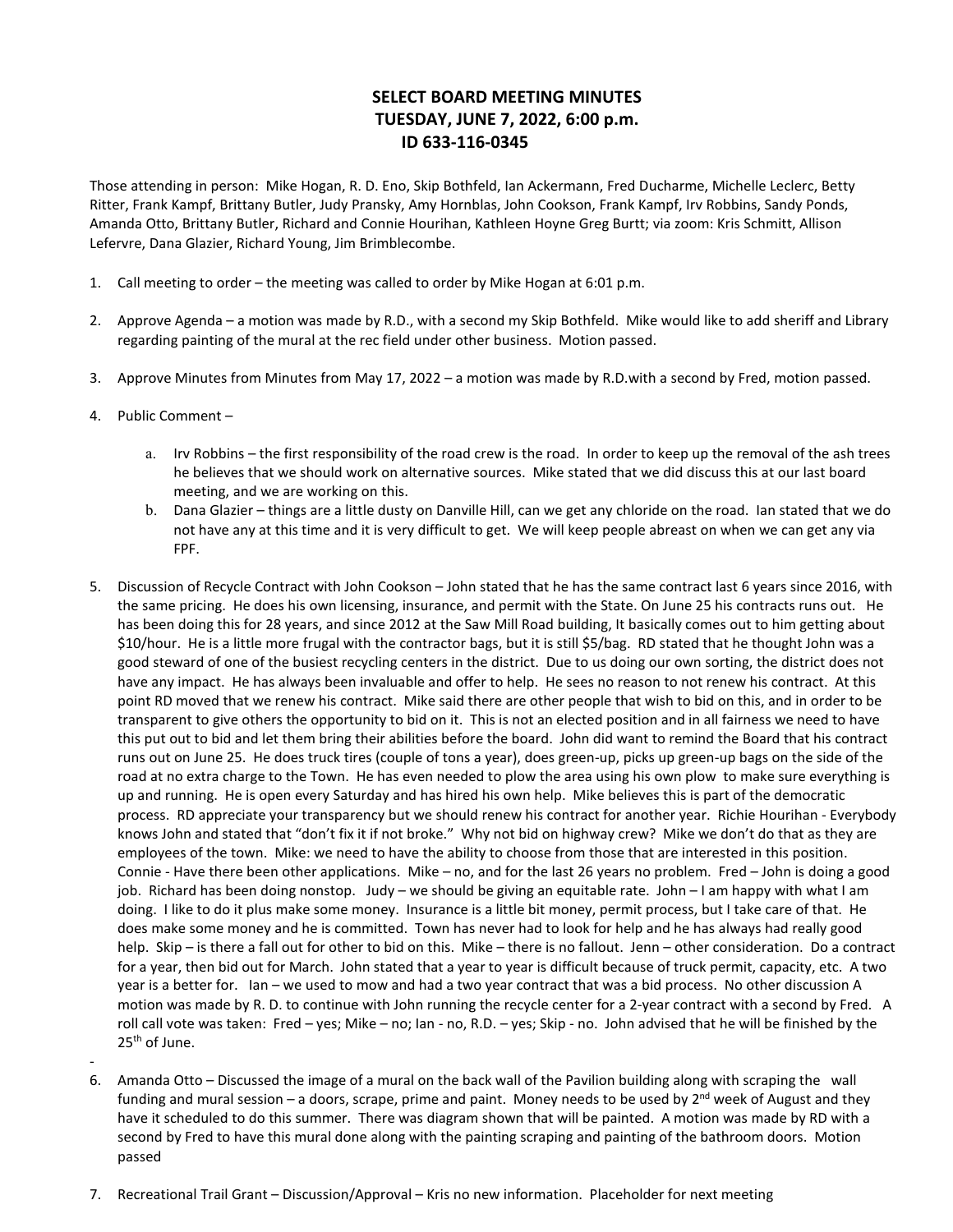- 8. Emergency Management Covid Update numbers are consistent. Small outbreak and she has secured for the 4<sup>th</sup> of July pop up station – offering immunization including children from 1-4:30. Still waiting for the emergency management plan has not yet been approved. She will be traveling for business for the next meeting and Ruth and Kris are aware of this, and she will call in.
- 9. Planning Commission Discussion There was not a map included in Town Plan. This is where stand. We will not meet a deadline for approval. Paperwork not substantially different. RD, Sue, Brittany and Jenn will meet on Friday and work on a very a clear timeline – for future steps they need to do and for the future. There is a possibility that we may be expanding the Creamery. This may benefit the with tax breaks, and other types of benefits for other businesses. There is a certain criteria and a manufacturing may be a problem. Jenn wants to have people involved, but there are certain people that are not bound by state and town, and she is extremely concerned that they want to bypass the Planning Commission. It is the proper authority to have items funneled through the SB and PC. The meetings are open, and we can always put someone on the agenda. We want to do what is best for the Town. It has come up with the new revisions for a Town Plan that we may not need a map. Even if we are not required, we are going to have the map in stating the village center designation. We did lose this on a technicality. RD stated that the PC is the most important body in Town right now.
- 10. Recycle Center Contract out to bid (combined with #5)
- 11. Zoning Administrator Reappointment for 3 years This position comes up for 3 years. Brittany does a tremendous job. There has been no other interested. Fred moved that we reappoint Brittany Butler for a 3-year term with a second by Mike. Motion carried. Brittany's new term will be up 2026.
- 12. Dog Ordinance Discussion dog issues under section 4 nuisance possibly even changed or amended. It was suggested that we leave it as it is. Mike read the ordinance. RD said that it is fine as is. Skip are we required to do this. Mike stated that an ordinance is a full force of law and it part of our duty to oversee this. Most towns do have a Dog Ordinance.
- 13. Discussion on land donated out back from Cabot Commons -Judy small parcel of land quite narrow. Library would like to use the land, donate to the Town – the taxes are \$140 and Judy pays. Cabot Commons would like to let it go to the Town – better to the Town – be used – not have to pay taxes. A motion was made by RD with a second by Fred to accept the donation of land from Cabot. Motion carried. Betty will start the process.
- 14. Cabot Creamery expanded water use proposal-discussion would like to get some more information. Jim can you give me some thoughts on this. – any precautionary steps we need to be taken to protect the water source for the Town. They wish to use 20-30,000 gallons per day. Last year they did this July through October and there were no ill effects on the Town's water system. Want to monitor the wells – little bit of data CC wants to use it year around 8-12 in winter, 25,000/day is a substantial – Scott he didn't think there was any ill effect from this. They are not going to spend a lot of money – take it for a year or 6 month and see. The sensors would give us information that we need. Mike was concerned about a man down the street that if he turns his faucet on there is no water. RD – July to October was drawing from our water – at the same rate – did they draw and look at the possibly about 17,000 last year. Substantially more. Aaron was at last meeting. Fred has no problem with them using the water from the Town and if there is a problem, we can have the Creamery stop. Mike wanted to know if Jim has any hesitation. If we have any issue he would shut it down. Mike our wells are in good shape. Scott Stuart from the State will assess this, and the State would walk through the plant with them. Mike is it prudent to wait for this. How much are the sensors? CC would pay for them. It would be a significance increase in what the Creamery pays. They are already connected so there would be no expense involved but should have another pump on hand. - Brittany – they stated that in their Middlebury plant they work with the water and wastewater and share in the cost. We will have this on the agenda for the 21<sup>st</sup>.

### 15. Water/Wastewater

a. Other Business – RD shouldn't engineer study to tell us the condition of the plant. Mike stated that is in process.

## 16. Highway

- a. Phone for Road Foreman would like to know if we would purchase a phone for the Road Foreman. At the present time we pay him a \$40 stipend monthly which is pretty reasonable. Jenn said she has a phone from her business, and she receives lots of calls doesn't get a penny from the Town for her cell phone. We could be sitting a precedent. They all agreed to leave it as is.
- b. Houston Hill Road and Cabot Plains Road Apron Paving Approval \$30,000 in budget 61,360. both aprons. Motion was made by Mike with a second by RD. Brittany wanted to know if they are staying the same size. Ian stated that if we wait until next year, the price will be going up 27%. Motion approved.
- c. Other business Broke well head – fixed last week. Ditch work on West Hill Pond.